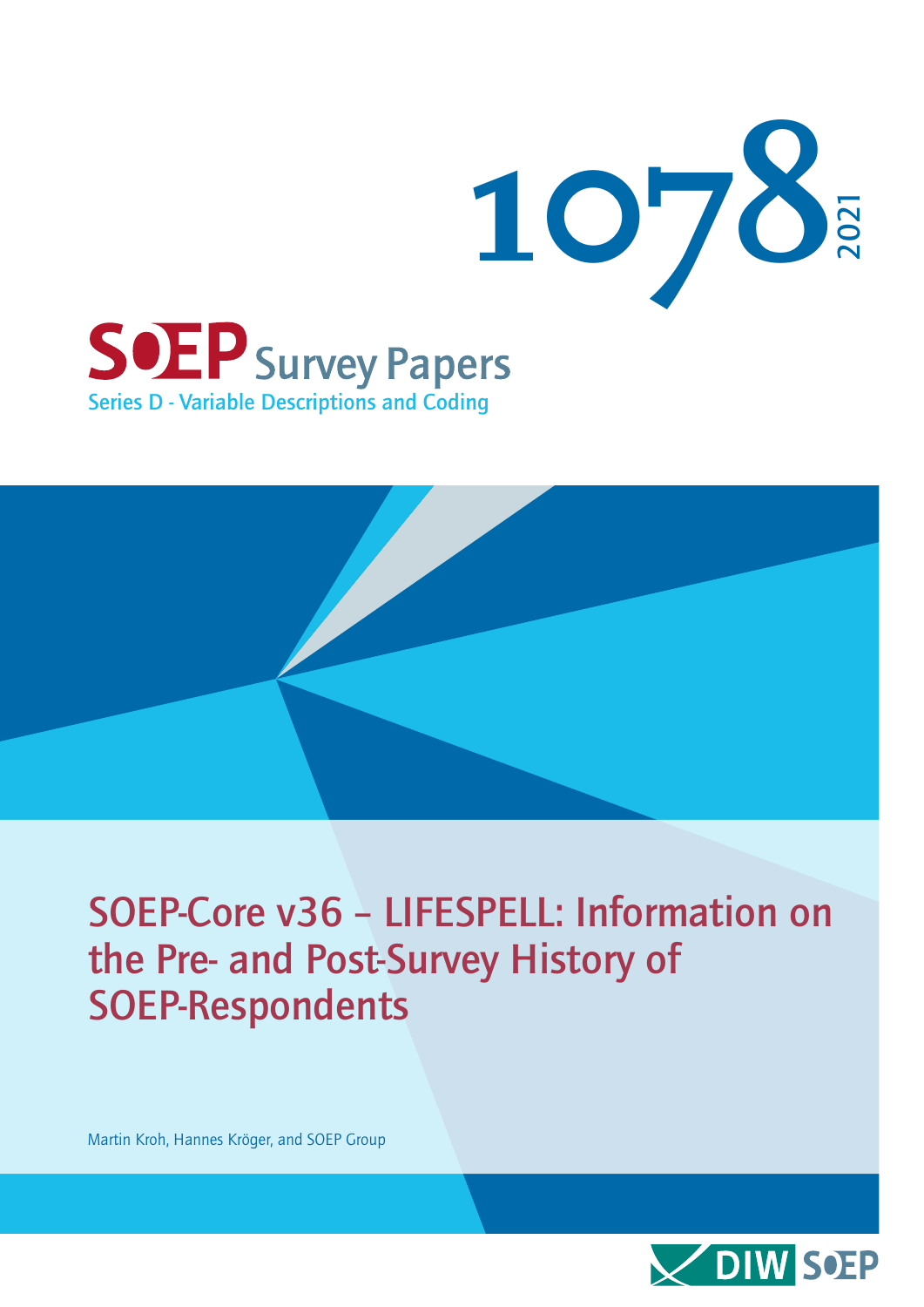Running since 1984, the German Socio-Economic Panel (SOEP) is a wide-ranging representative longitudinal study of private households, located at the German Institute for Economic Research, DIW Berlin.

The aim of the SOEP Survey Papers Series is to thoroughly document the survey's data collection and data processing.

The SOEP Survey Papers is comprised of the following series:

- **Series A** Survey Instruments (Erhebungsinstrumente)
- **Series B** Survey Reports (Methodenberichte)
- **Series C** Data Documentation (Datendokumentationen)
- **Series D** Variable Descriptions and Coding
- **Series E** SOEPmonitors
- **Series F** SOEP Newsletters
- **Series G** General Issues and Teaching Materials

The SOEP Survey Papers are available at **http://www.diw.de/soepsurveypapers**

#### **Editors:**

Dr. Jan Goebel, DIW Berlin Prof. Dr. Stefan Liebig, DIW Berlin and Freie Universität Berlin Prof. Dr. David Richter, DIW Berlin and Freie Universität Berlin Prof. Dr. Carsten Schröder, DIW Berlin and Freie Universität Berlin Prof. Dr. Jürgen Schupp, DIW Berlin and Freie Universität Berlin Dr. Sabine Zinn, DIW Berlin and Humboldt Universität zu Berlin

Please cite this paper as follows:

Martin Kroh, Hannes Kröger, and SOEP Group. 2021. SOEP-Core v36 – LIFESPELL: Information on the Preand Post-Survey History of SOEP-Respondents. SOEP Survey Papers 1078: Series D. Berlin: DIW/SOEP



This work is licensed under [a Creative Commons Attribution-ShareAlike 4.0 International License.](http://creativecommons.org/licenses/by-sa/4.0/) © 2021 by SOEP ISSN: 2193-5580 (online)

DIW Berlin German Socio-Economic Panel (SOEP) Mohrenstr. 58 10117 Berlin **Germany** 

[soeppapers@diw.de](mailto:soeppapers@diw.de)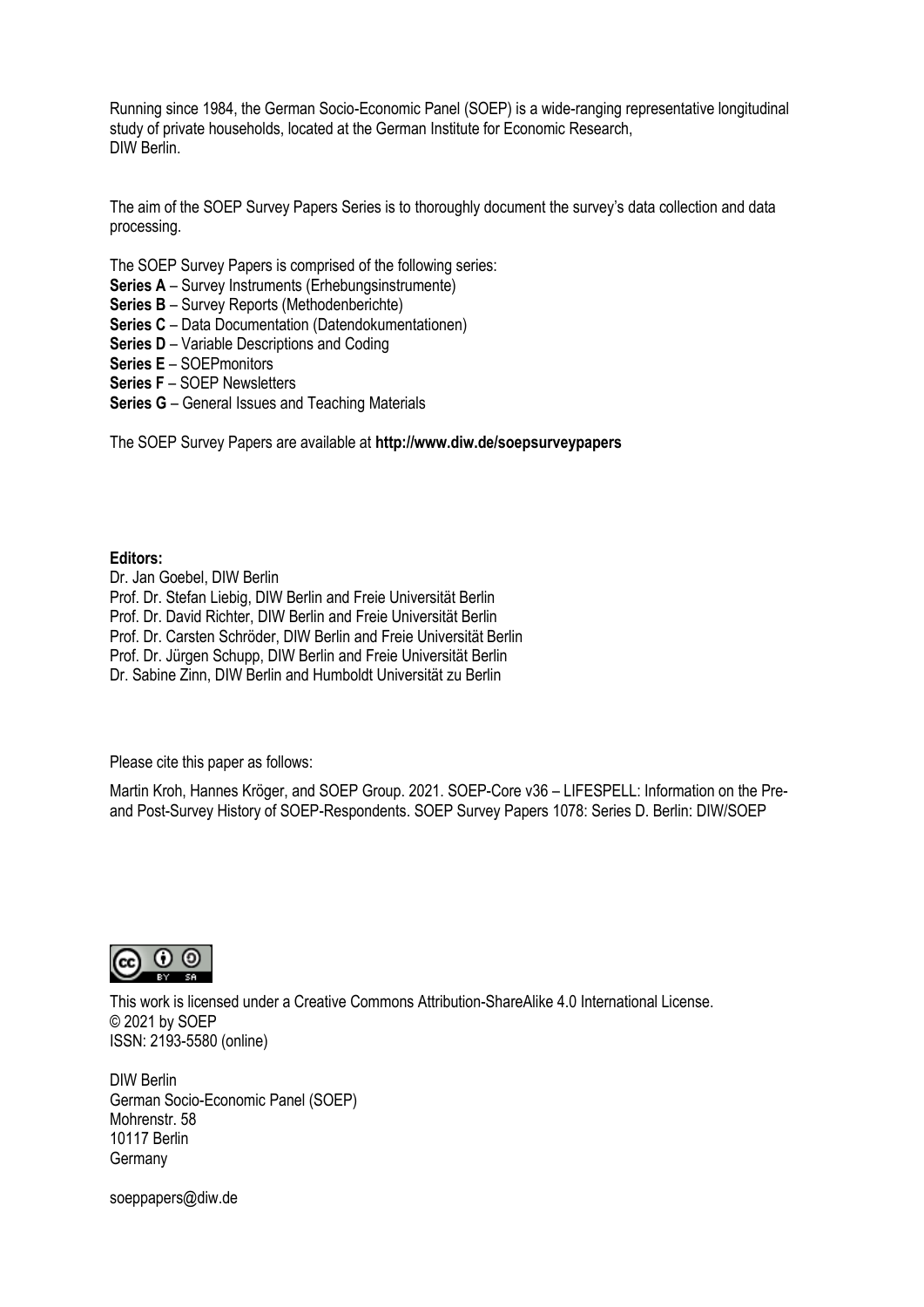# **SOEP-Core v36 – LIFESPELL: Information on the Pre- and Post-Survey History of SOEP-Respondents**

**Martin Kroh, Hannes Kröger, and SOEP Group**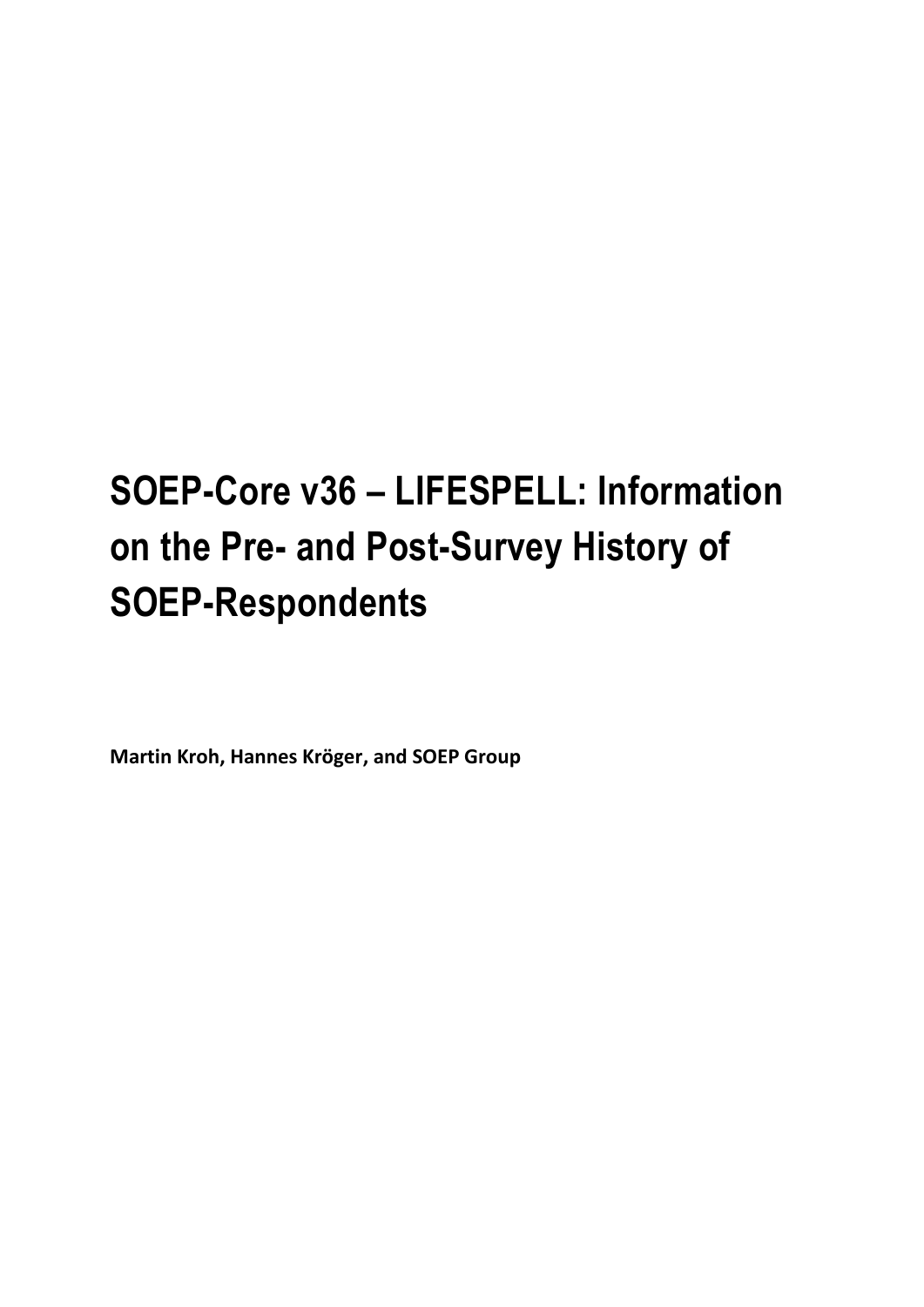### **LIFESPELL: Information on the Pre- and Post-Survey History of SOEP-Respondents**

#### by Martin Kroh and Hannes Kröger

Prospective panel surveys typically face the problem that no information is available on units of analysis after respondents have left the survey. The SOEP team therefore regularly conducts drop-out studies to identify the whereabouts of attritors. These studies draw on official register data and allow us to determine whether a person is still living in Germany, is deceased, or has moved abroad since the last SOEP interview. The information is combined in a spell file LIFESPELL. This dataset reports all available information on the pre- and the post-survey history of all persons who have ever been a member of a SOEP household. The LIFESPELL file lends itself particularly to mortality research, migration research, and nonresponse research. It extends the period under investigation from the last SOEP interview to the last drop-out study and thus reduces the problem of selective observational probabilities of units of analysis. For users less familiar with spell files, we also provide a Stata code for converting a spell file into a long format file (person x year) at the end of this chapter.

The file includes spells for every person ever living in a SOEP household. Each spell indicates one of the following states:

- Living abroad
- Living in Germany
- Living in Germany + part of a SOEP  $HH<sup>1</sup>$  $HH<sup>1</sup>$  $HH<sup>1</sup>$
- Deceased
- No information about status

The information comprised by the LIFESPELL file includes the following:

• Year of birth

<sup>&</sup>lt;sup>1</sup> This code does not distinguish between active and inactive respondents, such as children and temporary nonrespondents. As long as interviewers can contact the household (even though an interview might not take place), we have information on the vital status of respondents. Therefore, all HH members are coded as being in the SOEP until the HH finally drops out of the SOEP and is no longer followed up by the interviewer.

**<sup>\*</sup>** indicates that the fact is only necessary for subgroups of the population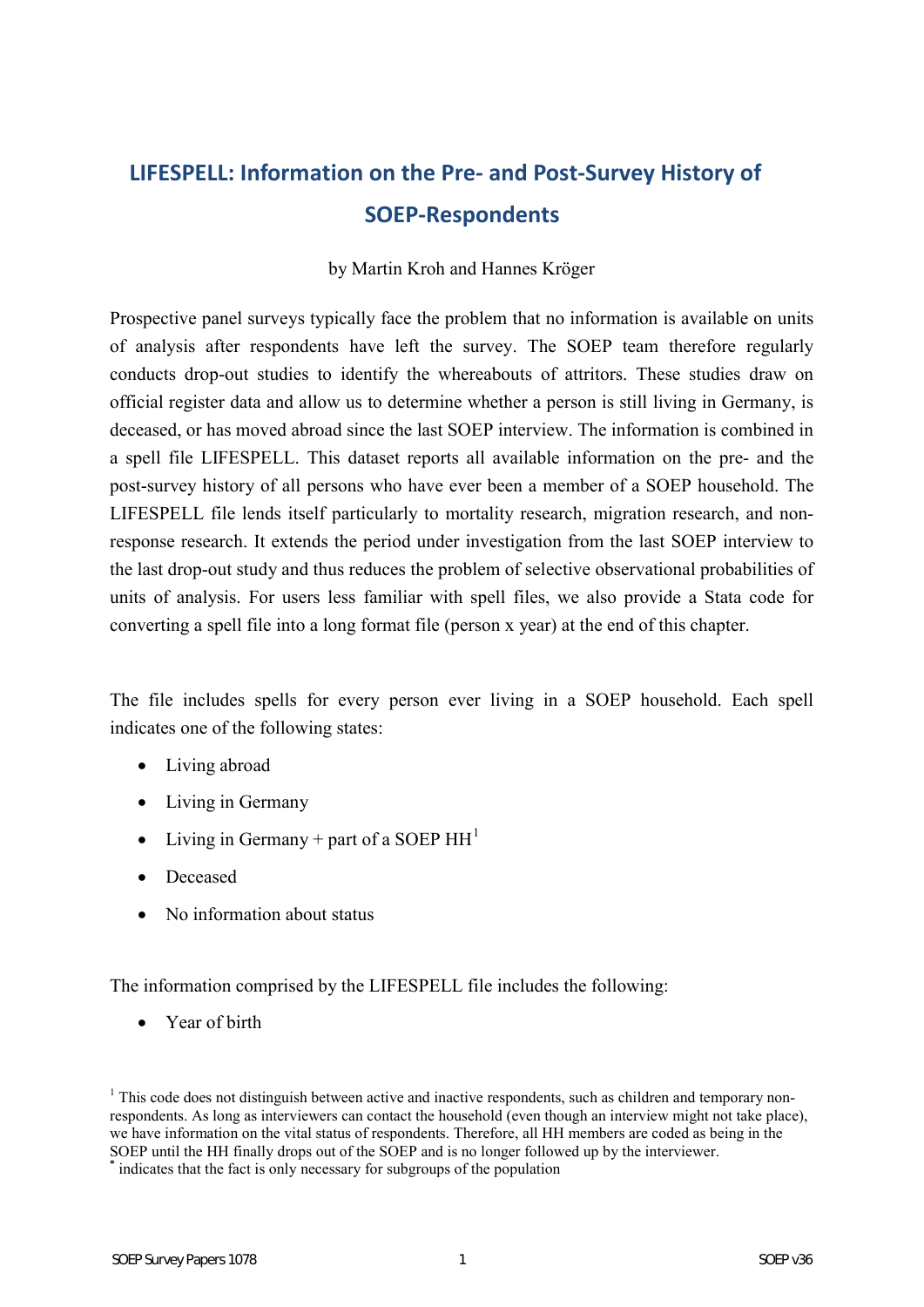- Year of immigration<sup>[\\*](#page-11-1)</sup>
- Year of entry into SOEP
- Year of exit out of SOEP
- Year of emigration<sup>\*</sup>
- Year of death

**\*** indicates that the fact is only necessary for subgroups of the population

The year of birth, and year of immigration are self-reported (retrospective) information from personal interviews (e.g., p-files). The year of entry and exit are taken from gross information reported by the interviewer (e.g., pbrutto-files). The year of emigration and the year of death can either come from related persons in the household (e.g., deceased-files), the interviewer (e.g., pbrutto-files), or, finally, from drop-out studies (i.e., population registers).

The following register-based drop-out studies have been conducted in the past:

- **a) 1992 drop-out study** The study provides information about the dates of death or emigration, or one can infer that a person was still living in Germany until 1992.
- **b) 2001 drop-out study** The study provides information about the dates of death or emigration, or one can infer that a person was still living in Germany until 2001. Additionally, the study allows us to analyze regional mobility within Germany. It includes HH drop-outs from 1985-1998.
- **c) 2006 drop-out study** This study is not a register study, but a survey among nonrespondents. Attritors were contacted by mail and responded by mail. It allows us to include the year of death for those whose letters returned by post with the mark "deceased" or whose letters were answered by relatives or friends. Those who answered themselves can also be assumed to still have been living in Germany in 2006. No information is available for cases where there was no response. No information about emigration is given. The study includes drop-outs from 2001- 2004.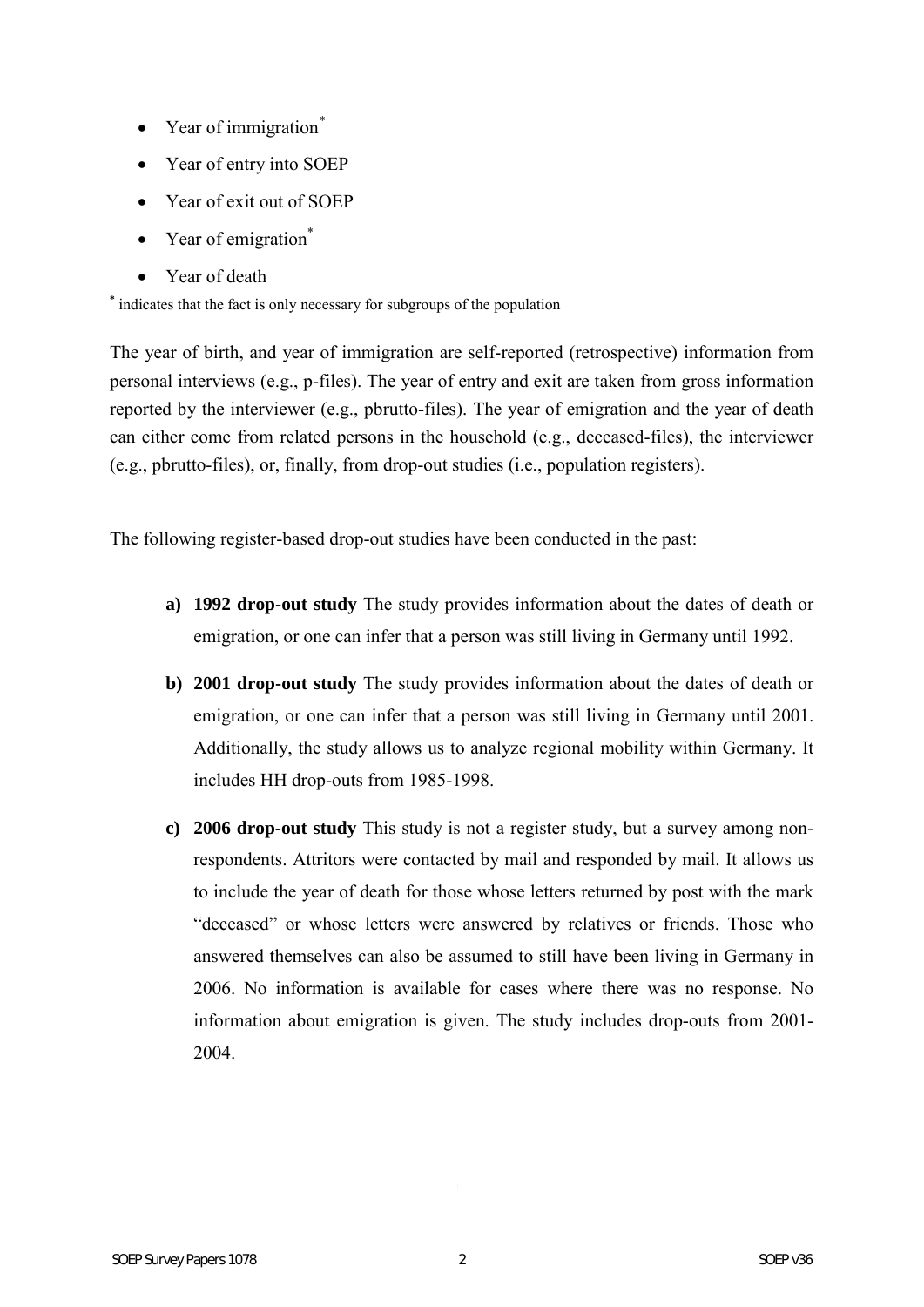**d) 2008 drop-out study** The latest of the studies provides information about the year of death and those still living in Germany in 2008. Emigration is captured insufficiently. It includes drop-outs from 1985-2006.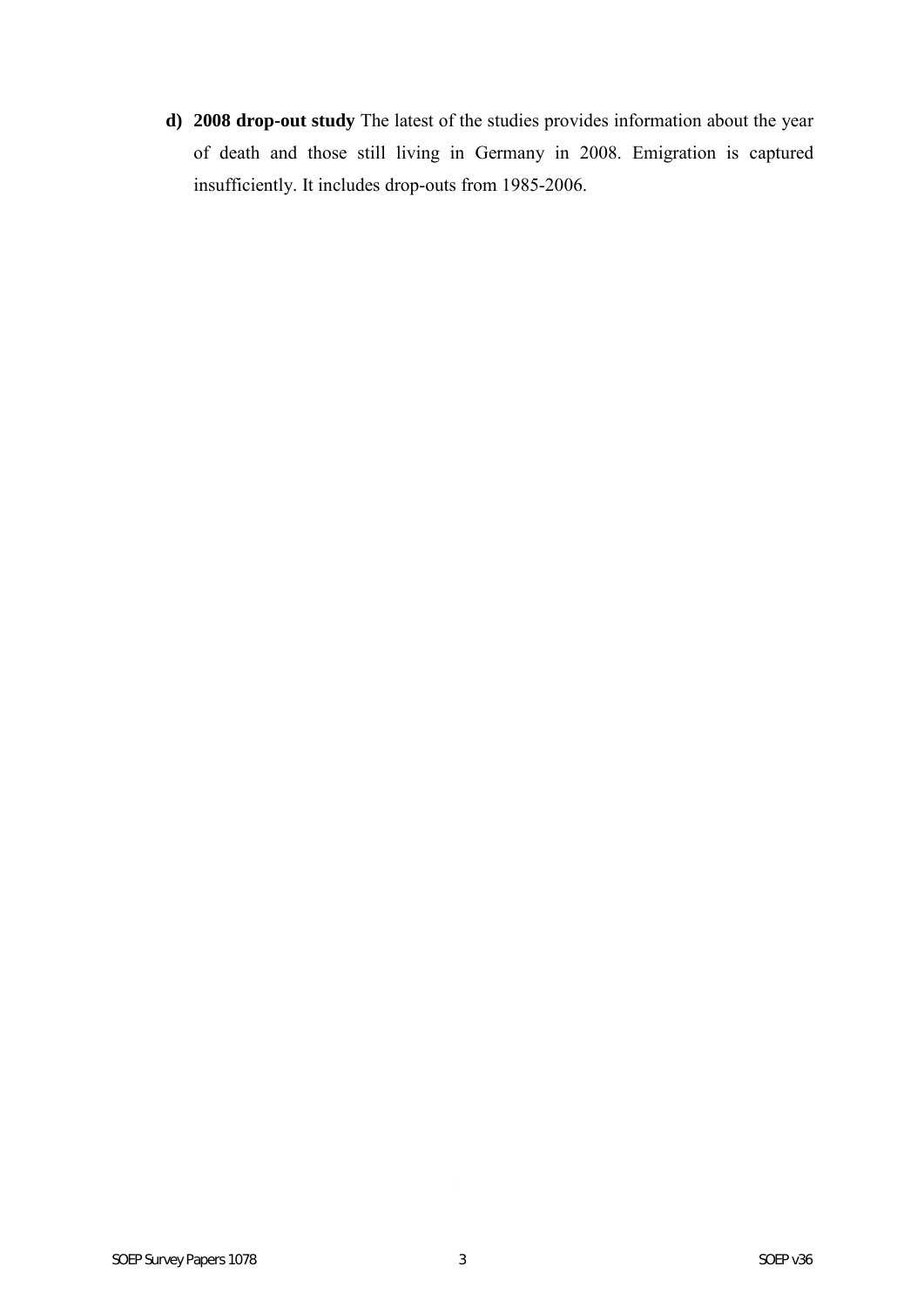| <b>Year of study</b>    | 1992      | 2001      | 2006      | 2008      |
|-------------------------|-----------|-----------|-----------|-----------|
| Population at risk      |           |           |           |           |
| Attritors between       | 1984-1990 | 1984-1998 | 2001-2004 | 1985-2006 |
| Overall                 | 1,089     | 8,082     | 4,982     | 5,838     |
| Identified              | 1,044     | 7,106     | 962       | 5,591     |
| Information available   |           |           |           |           |
| Death                   | $\ddot{}$ | $+$       | $^{(+)}$  | $\ddot{}$ |
| Emigration              | $+$       | $\ddot{}$ | $^{(+)}$  | $^{(+)}$  |
| Mobility within Germany |           | $\ddot{}$ |           |           |

LIFESPELL contains the following variables. Comments are added to clarify certain assumptions made when coding the variables.

SPELLNR

```
Var Label: SPELLNR "Number of spell"
```

```
Var format: SPELLNR (I2)
```
Comment: This variable indicates the spell number.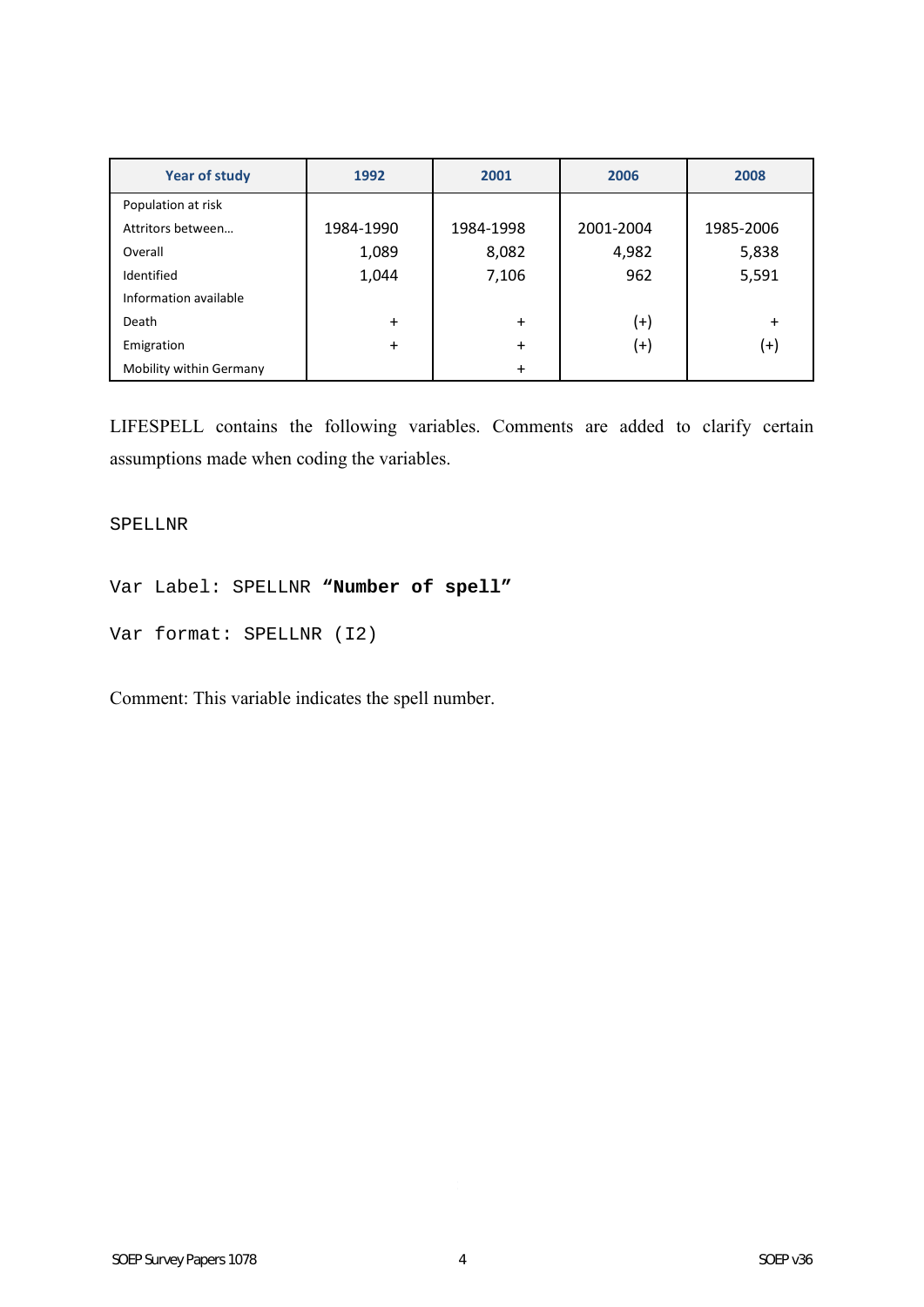#### SPELLTYP

Var Label: SPELLTYP **"Type of spell"**  Value Label: SPELLTYP (1)"Living in Germany" (2)"SOEP" (3)"Living abroad" (4)"Deceased" (5)"Gap"

Comment: The variable gives information about the current residence and status of the person. "Living in Germany" means that the person lives in Germany, but is not yet or no longer part of a SOEP HH. Persons who are part of a SOEP HH are given the "SOEP" code on this variable. Note that the code refers to the person being part of the gross sample, which also includes children and covers periods of temporary drop-outs as well as the final year when respondents refuse to participate. If a spell is coded "Abroad," this means a person has not yet immigrated to Germany or has already emigrated. "Deceased" indicates the spell with the year of death and finally "Gap" means that for the time marked by the spell no information about the person's status can be determined.

#### **BEGIN**

Var label: BEGIN "**Year in which spell begins**"

#### END

Var label: BEGIN "**Year in which spell ends**"

Comment: Two consecutive spells may overlap for one year in individual cases. This happens, for instance, when refusal to respond coincides with emigration in the same year.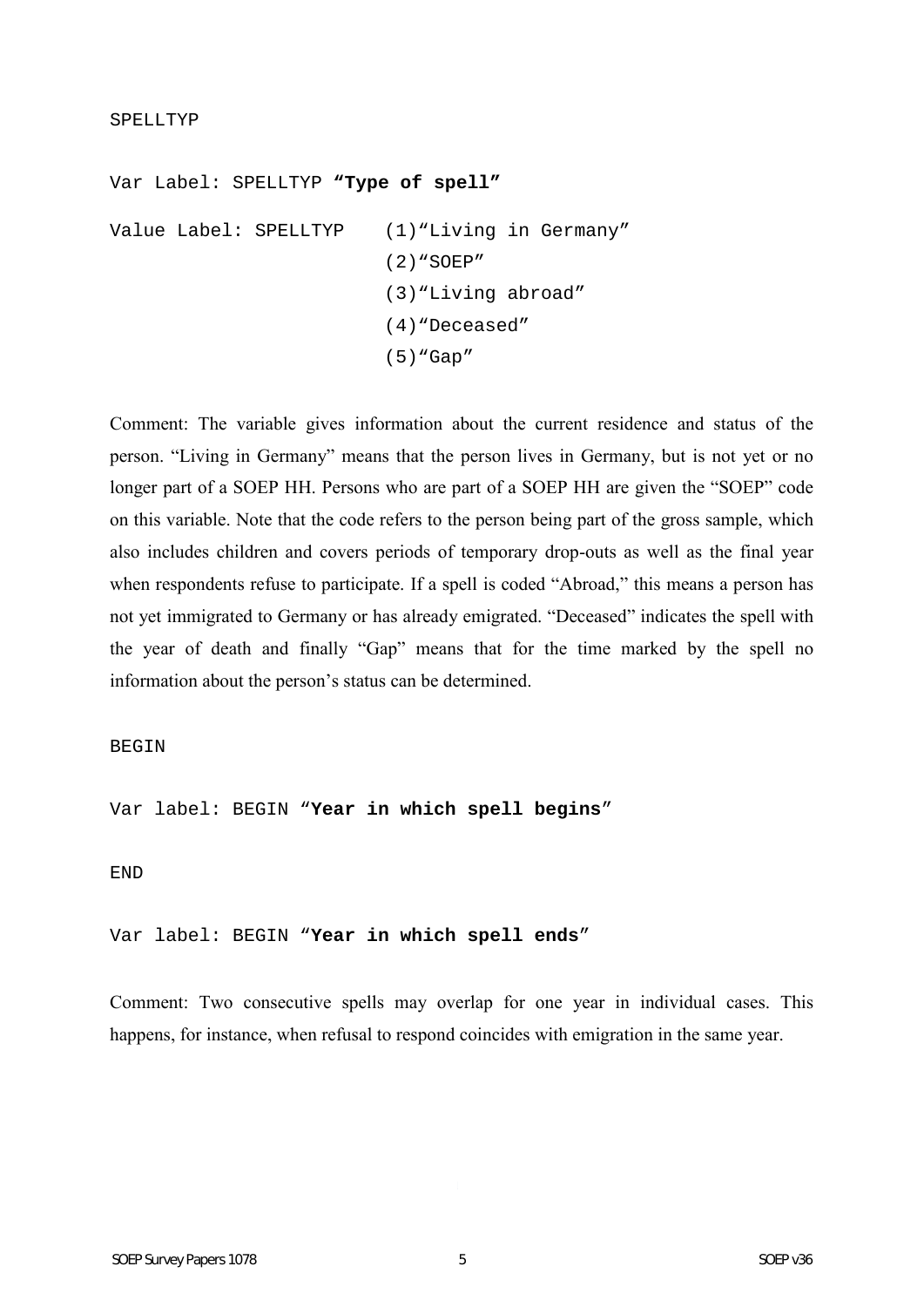#### CENSORING

Var label: CENSORING "**Censoring: How and why**"

```
Value Label: CENSORING
```

```
 (10) "left censored" 
 (11) "left censored: gap" 
 (20) "right censored" 
 (21) "right censored: gap" 
 (22) "rc: no information after SOEP" 
 (23) "rc: no information after 1992 study" 
 (24) "rc: no information after study 2001" 
 (25) "rc: no information after study 2006" 
 (26) "rc: no information after study 2008" 
 (27) "rc: end of survey" 
 (40) "spell does not exist" 
 (50) "not censored" 
 (60) "right+left censored: gap"
```
Comment: The variable "censoring" gives information for each spell if all necessary information is available or if the spell is (left or right) censored, and why. If some information is missing, it is indicated by "Gap." There are several instances when one or several facts are missing. For example, not every person reports a valid year of birth and year of immigration. In addition, sometimes we are able to report that a person is deceased but not the year of death. In these cases, a spell called "Gap" is inserted between the last information which is certain (e.g., exit from SOEP) and the latest point in time by which the change in status must have happened. (For example, death must have occurred before the study was conducted, so the year of the study is the year of death; between the last SOEP participated in and the year of the study is the gap spell for which no information is certain except that the respondent's death must have happened during this period.)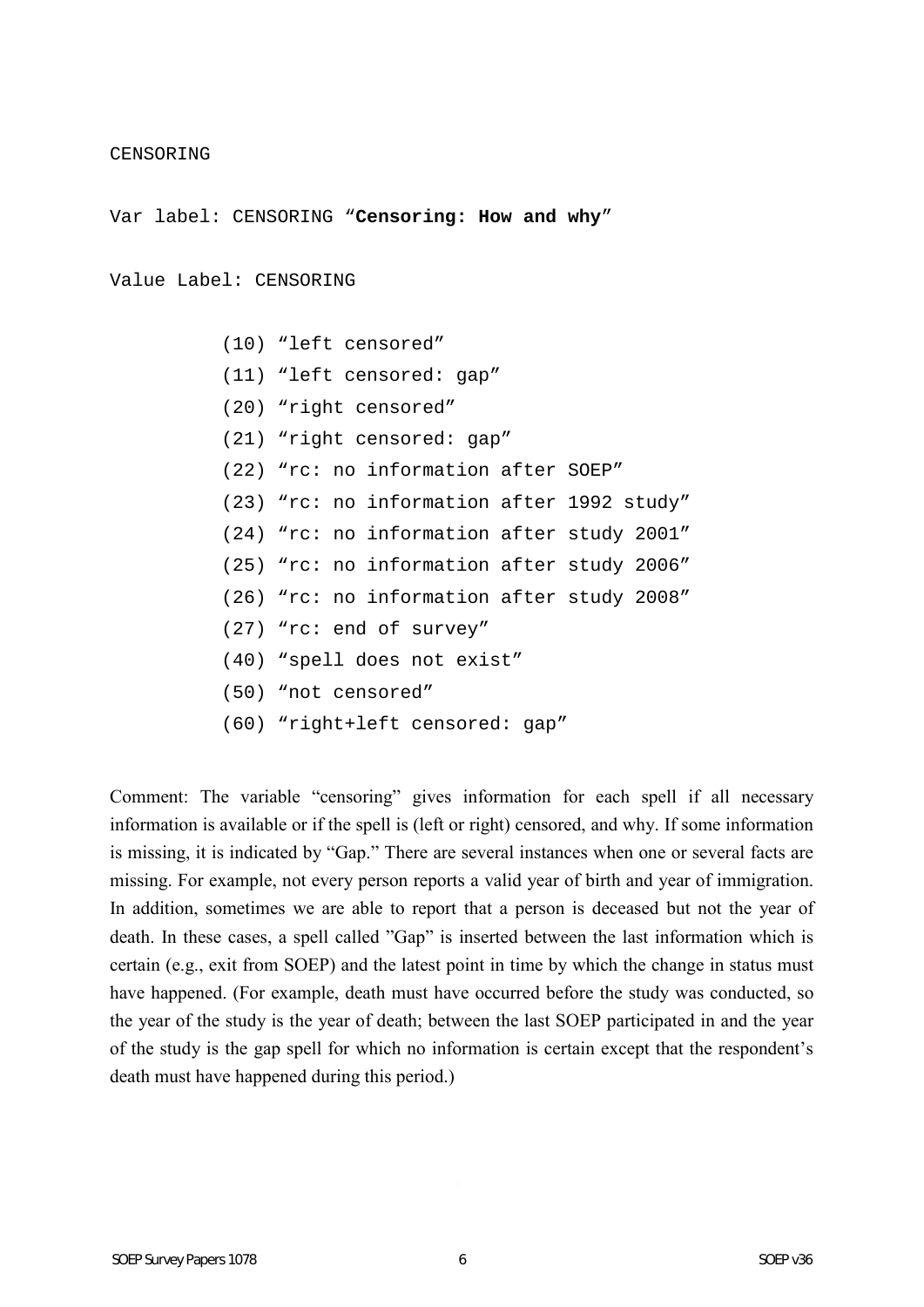#### INFO

Var label: INFO "**Origin of information of spell**"

Value label:

 (1) "SOEP survey" (2) "SOEP fieldwork" (3) "1992 study" (4) "2001 study" (5) "2006 study" (6) "2008 study" (7) "no info"

Comment: The variable indicates the information source for a spell. This can be a retrospective self-report (SOEP survey), fieldwork information provided by the interviewer (SOEP fieldwork), or a register-based drop-out study (1992, 2001, 2006, and 2008 studies).

STUDY\$\$\$\$ Var label: STUDY\$\$\$\$ "**Study \$\$\$\$**" Value label: (1) "not in study" (3) "found in study" (4) "not found in study"

Comment: The variable indicates if a person was part of the drop-out study in \$\$\$\$. A further distinction is made whether or not the person could be identified in register data.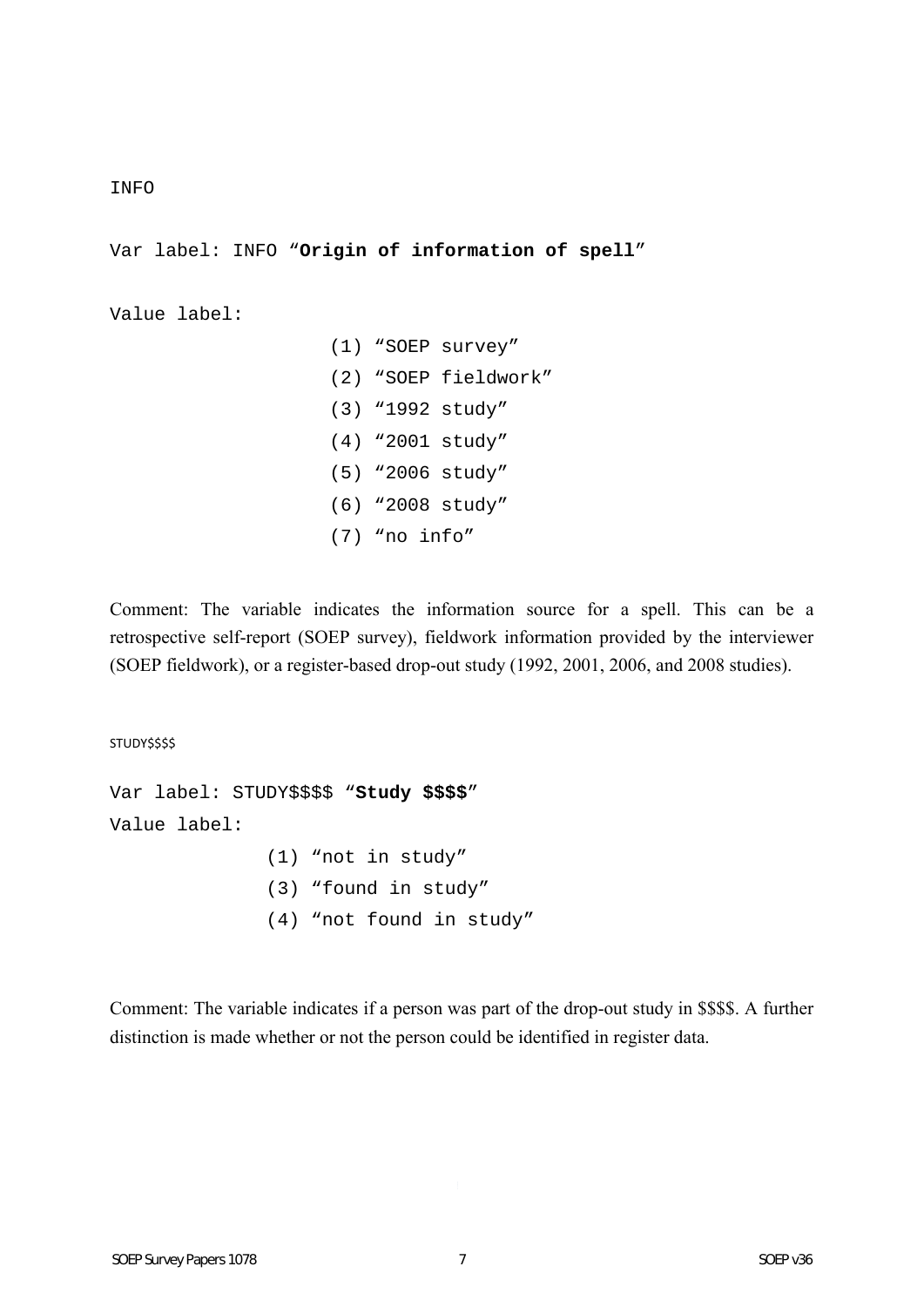#### FLAG

### Var label: FLAG "**Spell information deviates from other SOEP information**"

Comment: In case of conflicting information between the drop-out studies and SOEP-based information, we give higher priority to the information from the drop-out studies. If two or more studies provide different information, that from the latest study is used. In just a few cases (110), the data set includes spells that contain information deviating from other SOEP data ("flag"). This happens, for instance, if register information says persons emigrated one year prior to refusal to take part in the SOEP. In this case, both spells end/begin in the same year with the register information being corrected by one year. A change in the original register information is coded 1 on the flag variable.

The following two tables illustrate the data structure for two individuals in the SOEP. Both individuals were born abroad, moved to Germany, became part of the SOEP sample, refused to participate after several waves. The one individual finally deceased while the other remigrated. While in the first case, full information is available (no censoring), in the second case the exact year of immigration and the exact year of emigration are missing and therefore "gaps" had to be added (left and right censoring).